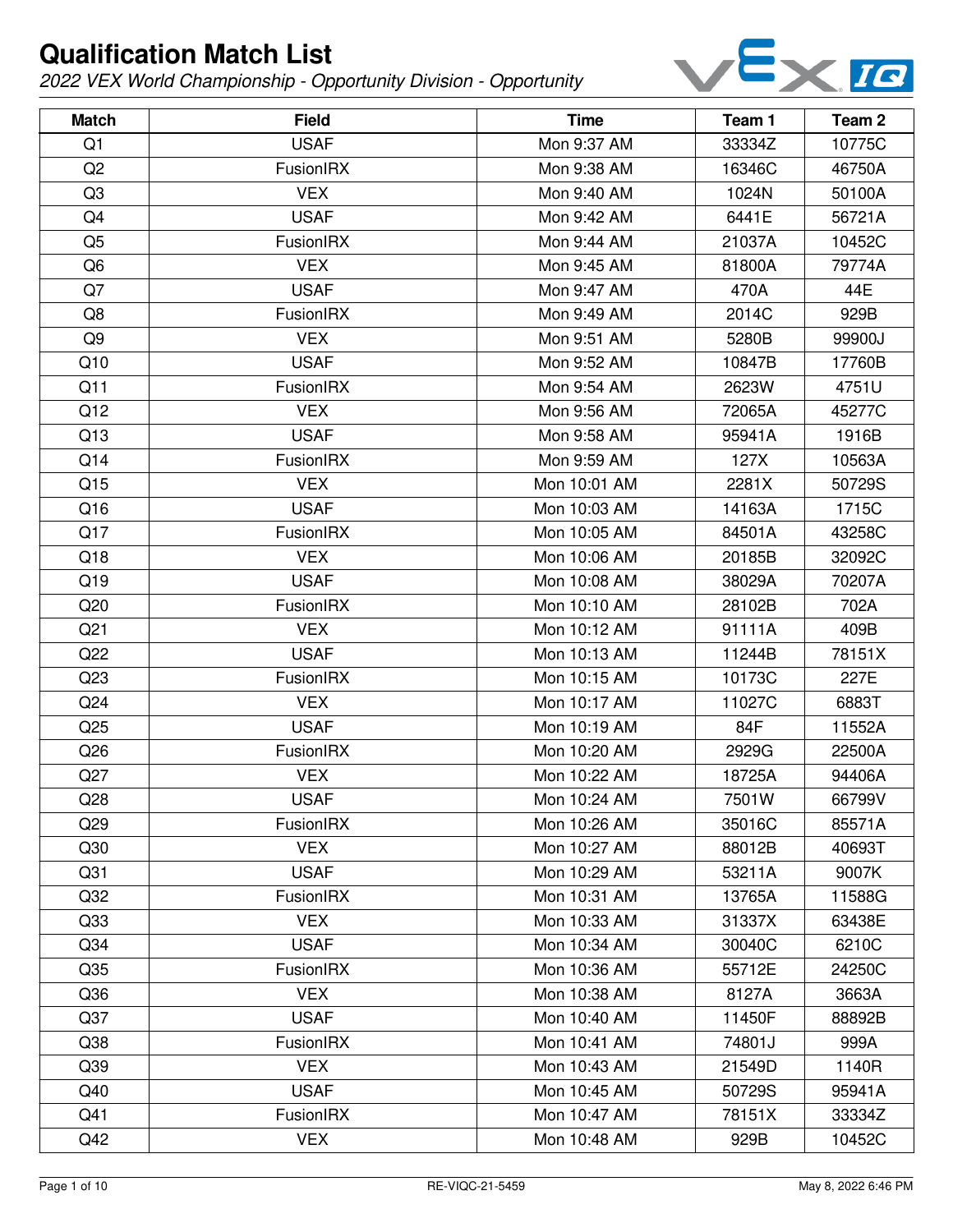

| <b>Match</b> | <b>Field</b> | <b>Time</b>  | Team 1 | Team 2 |
|--------------|--------------|--------------|--------|--------|
| Q43          | <b>USAF</b>  | Mon 10:50 AM | 6883T  | 16346C |
| Q44          | FusionIRX    | Mon 10:52 AM | 4751U  | 84F    |
| Q45          | <b>VEX</b>   | Mon 10:54 AM | 2623W  | 470A   |
| Q46          | <b>USAF</b>  | Mon 10:55 AM | 10775C | 46750A |
| Q47          | FusionIRX    | Mon 10:57 AM | 10563A | 66799V |
| Q48          | <b>VEX</b>   | Mon 10:59 AM | 227E   | 6441E  |
| Q49          | <b>USAF</b>  | Mon 11:01 AM | 85571A | 88012B |
| Q50          | FusionIRX    | Mon 11:02 AM | 9007K  | 14163A |
| Q51          | <b>VEX</b>   | Mon 11:04 AM | 44E    | 53211A |
| Q52          | <b>USAF</b>  | Mon 11:06 AM | 31337X | 2014C  |
| Q53          | FusionIRX    | Mon 11:08 AM | 99900J | 81800A |
| Q54          | <b>VEX</b>   | Mon 11:09 AM | 702A   | 409B   |
| Q55          | <b>USAF</b>  | Mon 11:11 AM | 56721A | 55712E |
| Q56          | FusionIRX    | Mon 11:13 AM | 24250C | 84501A |
| Q57          | <b>VEX</b>   | Mon 11:15 AM | 1024N  | 10173C |
| Q58          | <b>USAF</b>  | Mon 11:16 AM | 11552A | 1715C  |
| Q59          | FusionIRX    | Mon 11:18 AM | 999A   | 10847B |
| Q60          | <b>VEX</b>   | Mon 11:20 AM | 45277C | 127X   |
| Q61          | <b>USAF</b>  | Mon 11:22 AM | 1140R  | 22500A |
| Q62          | FusionIRX    | Mon 11:23 AM | 91111A | 11450F |
| Q63          | <b>VEX</b>   | Mon 11:25 AM | 79774A | 21549D |
| Q64          | <b>USAF</b>  | Mon 11:27 AM | 17760B | 32092C |
| Q65          | FusionIRX    | Mon 11:29 AM | 3663A  | 18725A |
| Q66          | <b>VEX</b>   | Mon 11:30 AM | 94406A | 2281X  |
| Q67          | <b>USAF</b>  | Mon 11:32 AM | 43258C | 1916B  |
| Q68          | FusionIRX    | Mon 11:34 AM | 2929G  | 38029A |
| Q69          | <b>VEX</b>   | Mon 11:36 AM | 72065A | 7501W  |
| Q70          | <b>USAF</b>  | Mon 11:37 AM | 11588G | 8127A  |
| Q71          | FusionIRX    | Mon 11:39 AM | 6210C  | 13765A |
| Q72          | <b>VEX</b>   | Mon 11:41 AM | 50100A | 21037A |
| Q73          | <b>USAF</b>  | Mon 11:43 AM | 70207A | 35016C |
| Q74          | FusionIRX    | Mon 11:44 AM | 11027C | 30040C |
| Q75          | <b>VEX</b>   | Mon 11:46 AM | 40693T | 74801J |
| Q76          | <b>USAF</b>  | Mon 11:48 AM | 63438E | 28102B |
| Q77          | FusionIRX    | Mon 11:50 AM | 20185B | 11244B |
| Q78          | <b>VEX</b>   | Mon 11:51 AM | 88892B | 5280B  |
| Q79          | <b>USAF</b>  | Mon 1:00 PM  | 85571A | 10173C |
| Q80          | FusionIRX    | Mon 1:01 PM  | 95941A | 6883T  |
| Q81          | <b>VEX</b>   | Mon 1:03 PM  | 16346C | 99900J |
| Q82          | <b>USAF</b>  | Mon 1:05 PM  | 1715C  | 227E   |
| Q83          | FusionIRX    | Mon 1:07 PM  | 46750A | 2623W  |
| Q84          | <b>VEX</b>   | Mon 1:08 PM  | 11450F | 55712E |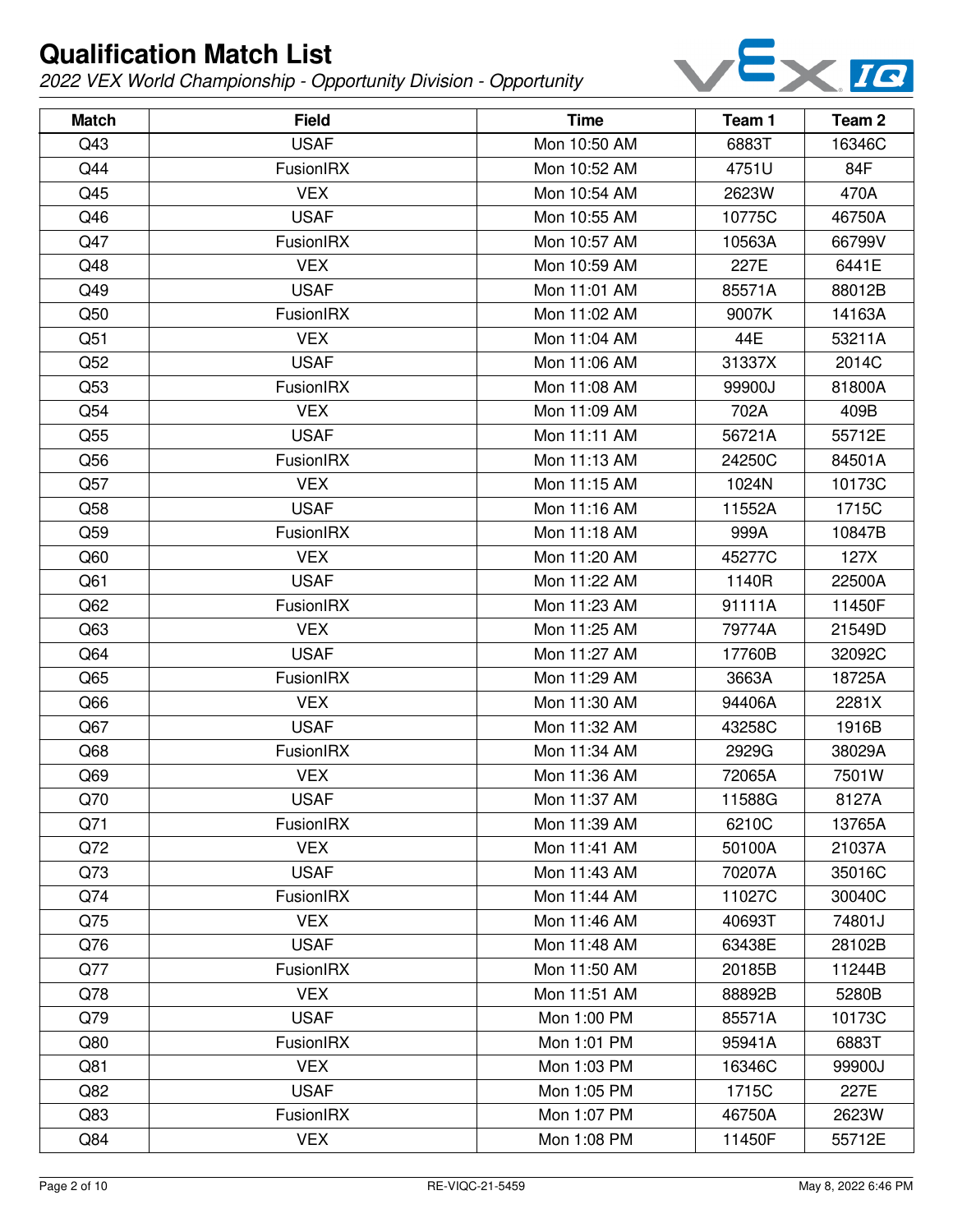

| <b>Match</b> | <b>Field</b>     | <b>Time</b> | Team 1 | Team <sub>2</sub> |
|--------------|------------------|-------------|--------|-------------------|
| Q85          | <b>USAF</b>      | Mon 1:10 PM | 94406A | 4751U             |
| Q86          | FusionIRX        | Mon 1:12 PM | 32092C | 33334Z            |
| Q87          | <b>VEX</b>       | Mon 1:14 PM | 43258C | 127X              |
| Q88          | <b>USAF</b>      | Mon 1:15 PM | 22500A | 91111A            |
| Q89          | FusionIRX        | Mon 1:17 PM | 88012B | 53211A            |
| Q90          | <b>VEX</b>       | Mon 1:19 PM | 66799V | 11588G            |
| Q91          | <b>USAF</b>      | Mon 1:21 PM | 13765A | 2014C             |
| Q92          | FusionIRX        | Mon 1:22 PM | 35016C | 21549D            |
| Q93          | <b>VEX</b>       | Mon 1:24 PM | 21037A | 17760B            |
| Q94          | <b>USAF</b>      | Mon 1:26 PM | 45277C | 50729S            |
| Q95          | FusionIRX        | Mon 1:28 PM | 10775C | 74801J            |
| Q96          | <b>VEX</b>       | Mon 1:29 PM | 84501A | 11244B            |
| Q97          | <b>USAF</b>      | Mon 1:31 PM | 409B   | 31337X            |
| Q98          | FusionIRX        | Mon 1:33 PM | 81800A | 10563A            |
| Q99          | <b>VEX</b>       | Mon 1:35 PM | 88892B | 8127A             |
| Q100         | <b>USAF</b>      | Mon 1:36 PM | 1024N  | 72065A            |
| Q101         | FusionIRX        | Mon 1:38 PM | 929B   | 84F               |
| Q102         | <b>VEX</b>       | Mon 1:40 PM | 56721A | 79774A            |
| Q103         | <b>USAF</b>      | Mon 1:42 PM | 1140R  | 24250C            |
| Q104         | FusionIRX        | Mon 1:43 PM | 78151X | 9007K             |
| Q105         | <b>VEX</b>       | Mon 1:45 PM | 18725A | 10847B            |
| Q106         | <b>USAF</b>      | Mon 1:47 PM | 6210C  | 20185B            |
| Q107         | FusionIRX        | Mon 1:49 PM | 44E    | 3663A             |
| Q108         | <b>VEX</b>       | Mon 1:50 PM | 10452C | 2929G             |
| Q109         | <b>USAF</b>      | Mon 1:52 PM | 1916B  | 38029A            |
| Q110         | FusionIRX        | Mon 1:54 PM | 11552A | 470A              |
| Q111         | <b>VEX</b>       | Mon 1:56 PM | 50100A | 5280B             |
| Q112         | <b>USAF</b>      | Mon 1:57 PM | 2281X  | 40693T            |
| Q113         | FusionIRX        | Mon 1:59 PM | 14163A | 63438E            |
| Q114         | <b>VEX</b>       | Mon 2:01 PM | 7501W  | 999A              |
| Q115         | <b>USAF</b>      | Mon 2:03 PM | 28102B | 6441E             |
| Q116         | <b>FusionIRX</b> | Mon 2:04 PM | 70207A | 11027C            |
| Q117         | <b>VEX</b>       | Mon 2:06 PM | 702A   | 30040C            |
| Q118         | <b>USAF</b>      | Mon 2:08 PM | 55712E | 81800A            |
| Q119         | FusionIRX        | Mon 2:10 PM | 10775C | 84501A            |
| Q120         | <b>VEX</b>       | Mon 2:11 PM | 84F    | 43258C            |
| Q121         | <b>USAF</b>      | Mon 2:13 PM | 45277C | 16346C            |
| Q122         | <b>FusionIRX</b> | Mon 2:15 PM | 24250C | 85571A            |
| Q123         | <b>VEX</b>       | Mon 2:17 PM | 9007K  | 31337X            |
| Q124         | <b>USAF</b>      | Mon 2:18 PM | 4751U  | 88892B            |
| Q125         | <b>FusionIRX</b> | Mon 2:20 PM | 10563A | 56721A            |
| Q126         | <b>VEX</b>       | Mon 2:22 PM | 409B   | 20185B            |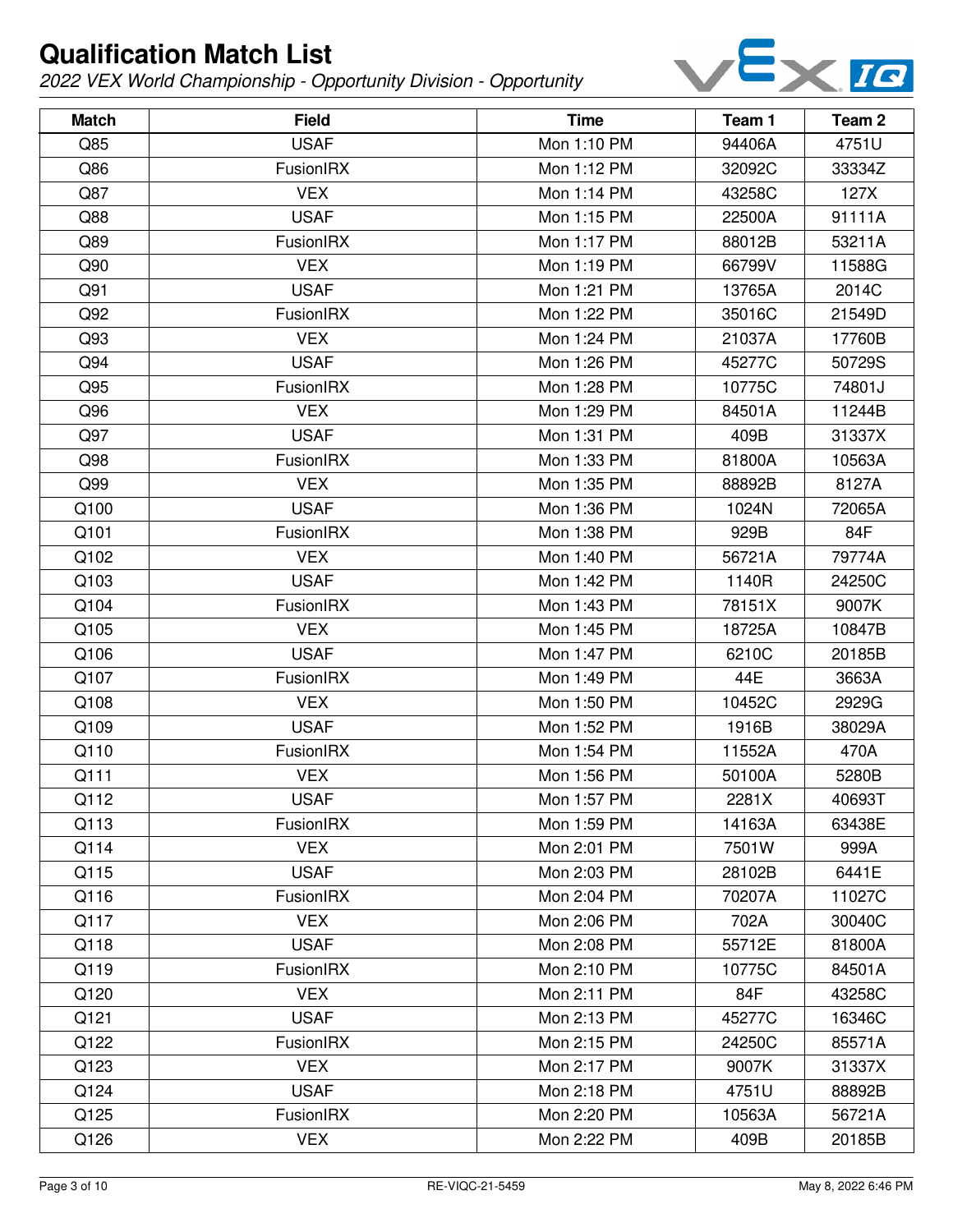

| <b>Match</b> | <b>Field</b>     | <b>Time</b> | Team 1 | Team 2 |
|--------------|------------------|-------------|--------|--------|
| Q127         | <b>USAF</b>      | Mon 2:24 PM | 2014C  | 2929G  |
| Q128         | FusionIRX        | Mon 2:25 PM | 127X   | 18725A |
| Q129         | <b>VEX</b>       | Mon 2:27 PM | 46750A | 21037A |
| Q130         | <b>USAF</b>      | Mon 2:29 PM | 10173C | 95941A |
| Q131         | FusionIRX        | Mon 2:31 PM | 66799V | 38029A |
| Q132         | <b>VEX</b>       | Mon 2:32 PM | 44E    | 94406A |
| Q133         | <b>USAF</b>      | Mon 2:34 PM | 1140R  | 14163A |
| Q134         | FusionIRX        | Mon 2:36 PM | 11450F | 2281X  |
| Q135         | <b>VEX</b>       | Mon 2:38 PM | 6210C  | 2623W  |
| Q136         | <b>USAF</b>      | Mon 2:39 PM | 702A   | 13765A |
| Q137         | FusionIRX        | Mon 2:41 PM | 999A   | 28102B |
| Q138         | <b>VEX</b>       | Mon 2:43 PM | 22500A | 10452C |
| Q139         | <b>USAF</b>      | Mon 2:45 PM | 21549D | 7501W  |
| Q140         | FusionIRX        | Mon 2:46 PM | 1715C  | 50100A |
| Q141         | <b>VEX</b>       | Mon 2:48 PM | 99900J | 227E   |
| Q142         | <b>USAF</b>      | Mon 2:50 PM | 5280B  | 78151X |
| Q143         | FusionIRX        | Mon 2:52 PM | 6883T  | 40693T |
| Q144         | <b>VEX</b>       | Mon 2:53 PM | 1916B  | 88012B |
| Q145         | <b>USAF</b>      | Mon 2:55 PM | 79774A | 91111A |
| Q146         | FusionIRX        | Mon 2:57 PM | 10847B | 30040C |
| Q147         | <b>VEX</b>       | Mon 2:59 PM | 11027C | 72065A |
| Q148         | <b>USAF</b>      | Mon 3:00 PM | 53211A | 929B   |
| Q149         | FusionIRX        | Mon 3:02 PM | 33334Z | 74801J |
| Q150         | <b>VEX</b>       | Mon 3:04 PM | 17760B | 70207A |
| Q151         | <b>USAF</b>      | Mon 3:06 PM | 63438E | 35016C |
| Q152         | FusionIRX        | Mon 3:07 PM | 6441E  | 1024N  |
| Q153         | <b>VEX</b>       | Mon 3:09 PM | 32092C | 11588G |
| Q154         | <b>USAF</b>      | Mon 3:11 PM | 8127A  | 470A   |
| Q155         | <b>FusionIRX</b> | Mon 3:13 PM | 50729S | 11244B |
| Q156         | <b>VEX</b>       | Mon 3:14 PM | 3663A  | 11552A |
| Q157         | <b>USAF</b>      | Mon 3:16 PM | 21037A | 10775C |
| Q158         | <b>FusionIRX</b> | Mon 3:18 PM | 2623W  | 999A   |
| Q159         | <b>VEX</b>       | Mon 3:20 PM | 10563A | 409B   |
| Q160         | <b>USAF</b>      | Mon 3:21 PM | 99900J | 45277C |
| Q161         | FusionIRX        | Mon 3:23 PM | 88892B | 66799V |
| Q162         | <b>VEX</b>       | Mon 3:25 PM | 28102B | 85571A |
| Q163         | <b>USAF</b>      | Mon 3:27 PM | 56721A | 18725A |
| Q164         | FusionIRX        | Mon 3:28 PM | 84F    | 1140R  |
| Q165         | <b>VEX</b>       | Mon 3:30 PM | 30040C | 88012B |
| Q166         | <b>USAF</b>      | Mon 3:32 PM | 72065A | 55712E |
| Q167         | FusionIRX        | Mon 3:34 PM | 81800A | 1715C  |
| Q168         | <b>VEX</b>       | Mon 3:35 PM | 40693T | 22500A |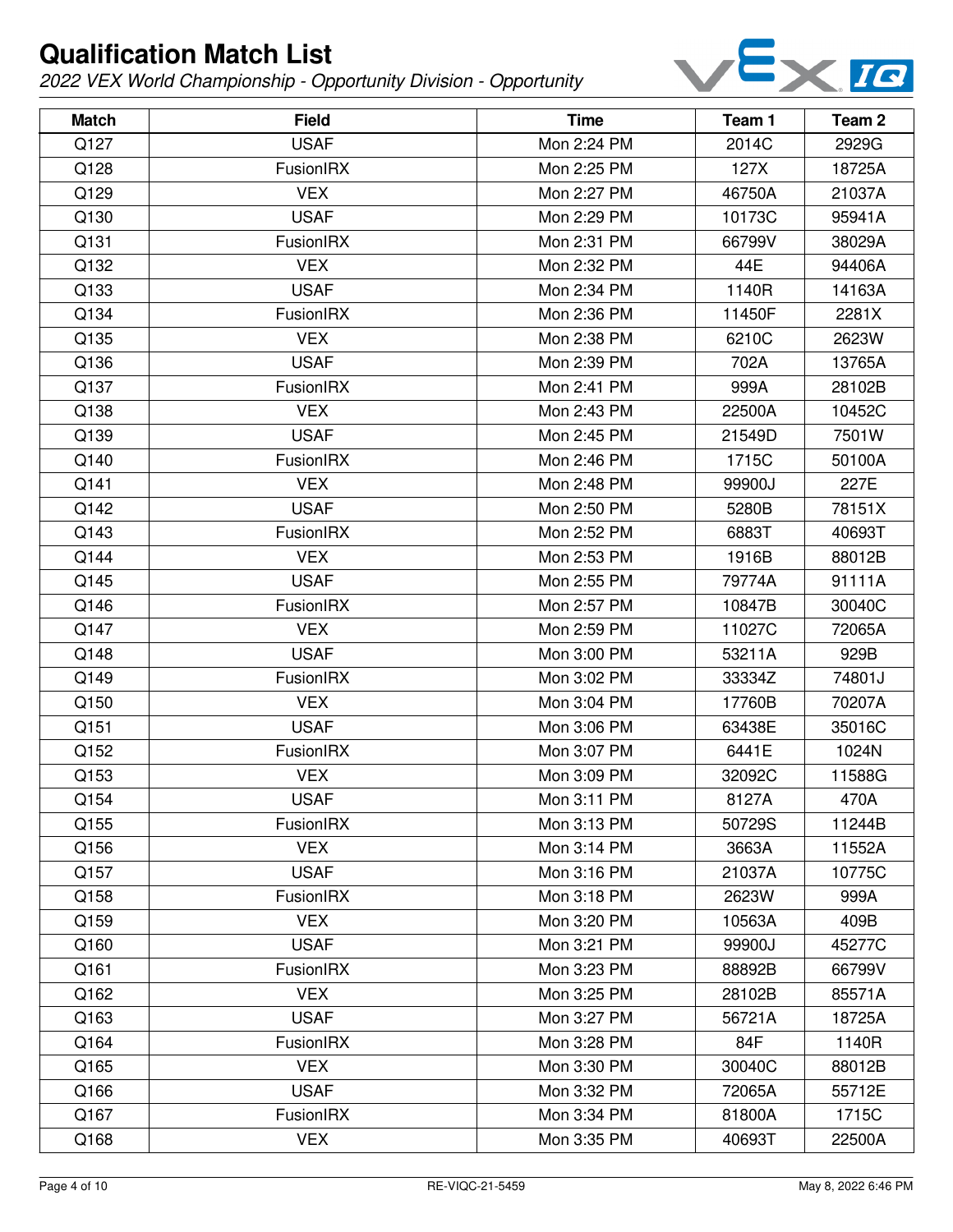

| <b>Match</b> | <b>Field</b>     | <b>Time</b> | Team 1 | Team 2 |
|--------------|------------------|-------------|--------|--------|
| Q169         | <b>USAF</b>      | Mon 3:37 PM | 91111A | 84501A |
| Q170         | FusionIRX        | Mon 3:39 PM | 9007K  | 5280B  |
| Q171         | <b>VEX</b>       | Mon 3:41 PM | 33334Z | 63438E |
| Q172         | <b>USAF</b>      | Mon 3:42 PM | 11588G | 74801J |
| Q173         | FusionIRX        | Mon 3:44 PM | 35016C | 11450F |
| Q174         | <b>VEX</b>       | Mon 3:46 PM | 32092C | 127X   |
| Q175         | <b>USAF</b>      | Mon 3:48 PM | 1916B  | 50729S |
| Q176         | FusionIRX        | Mon 3:49 PM | 929B   | 4751U  |
| Q177         | <b>VEX</b>       | Mon 3:51 PM | 11244B | 2281X  |
| Q178         | <b>USAF</b>      | Mon 3:53 PM | 14163A | 43258C |
| Q179         | FusionIRX        | Mon 3:55 PM | 227E   | 3663A  |
| Q180         | <b>VEX</b>       | Mon 3:56 PM | 10452C | 50100A |
| Q181         | <b>USAF</b>      | Mon 3:58 PM | 10847B | 1024N  |
| Q182         | FusionIRX        | Mon 4:00 PM | 70207A | 24250C |
| Q183         | <b>VEX</b>       | Mon 4:02 PM | 470A   | 2014C  |
| Q184         | <b>USAF</b>      | Mon 4:03 PM | 16346C | 702A   |
| Q185         | FusionIRX        | Mon 4:05 PM | 2929G  | 46750A |
| Q186         | <b>VEX</b>       | Mon 4:07 PM | 7501W  | 11552A |
| Q187         | <b>USAF</b>      | Mon 4:09 PM | 20185B | 21549D |
| Q188         | FusionIRX        | Mon 4:10 PM | 6883T  | 31337X |
| Q189         | <b>VEX</b>       | Mon 4:12 PM | 13765A | 8127A  |
| Q190         | <b>USAF</b>      | Mon 4:14 PM | 79774A | 44E    |
| Q191         | FusionIRX        | Mon 4:16 PM | 38029A | 10173C |
| Q192         | <b>VEX</b>       | Mon 4:17 PM | 94406A | 6441E  |
| Q193         | <b>USAF</b>      | Mon 4:19 PM | 95941A | 53211A |
| Q194         | FusionIRX        | Mon 4:21 PM | 78151X | 11027C |
| Q195         | <b>VEX</b>       | Mon 4:23 PM | 17760B | 6210C  |
| Q196         | <b>USAF</b>      | Mon 4:24 PM | 40693T | 2623W  |
| Q197         | <b>FusionIRX</b> | Mon 4:26 PM | 929B   | 10563A |
| Q198         | <b>VEX</b>       | Mon 4:28 PM | 227E   | 32092C |
| Q199         | <b>USAF</b>      | Mon 4:30 PM | 55712E | 10775C |
| Q200         | FusionIRX        | Mon 4:31 PM | 63438E | 18725A |
| Q201         | <b>VEX</b>       | Mon 4:33 PM | 24250C | 999A   |
| Q202         | <b>USAF</b>      | Mon 4:35 PM | 11450F | 72065A |
| Q203         | FusionIRX        | Mon 4:37 PM | 2281X  | 9007K  |
| Q204         | <b>VEX</b>       | Mon 4:38 PM | 50100A | 1916B  |
| Q205         | <b>USAF</b>      | Mon 4:40 PM | 127X   | 99900J |
| Q206         | FusionIRX        | Mon 4:42 PM | 84501A | 85571A |
| Q207         | <b>VEX</b>       | Mon 4:44 PM | 6883T  | 1140R  |
| Q208         | <b>USAF</b>      | Mon 4:45 PM | 11588G | 409B   |
| Q209         | FusionIRX        | Mon 4:47 PM | 88892B | 33334Z |
| Q210         | <b>VEX</b>       | Mon 4:49 PM | 10173C | 28102B |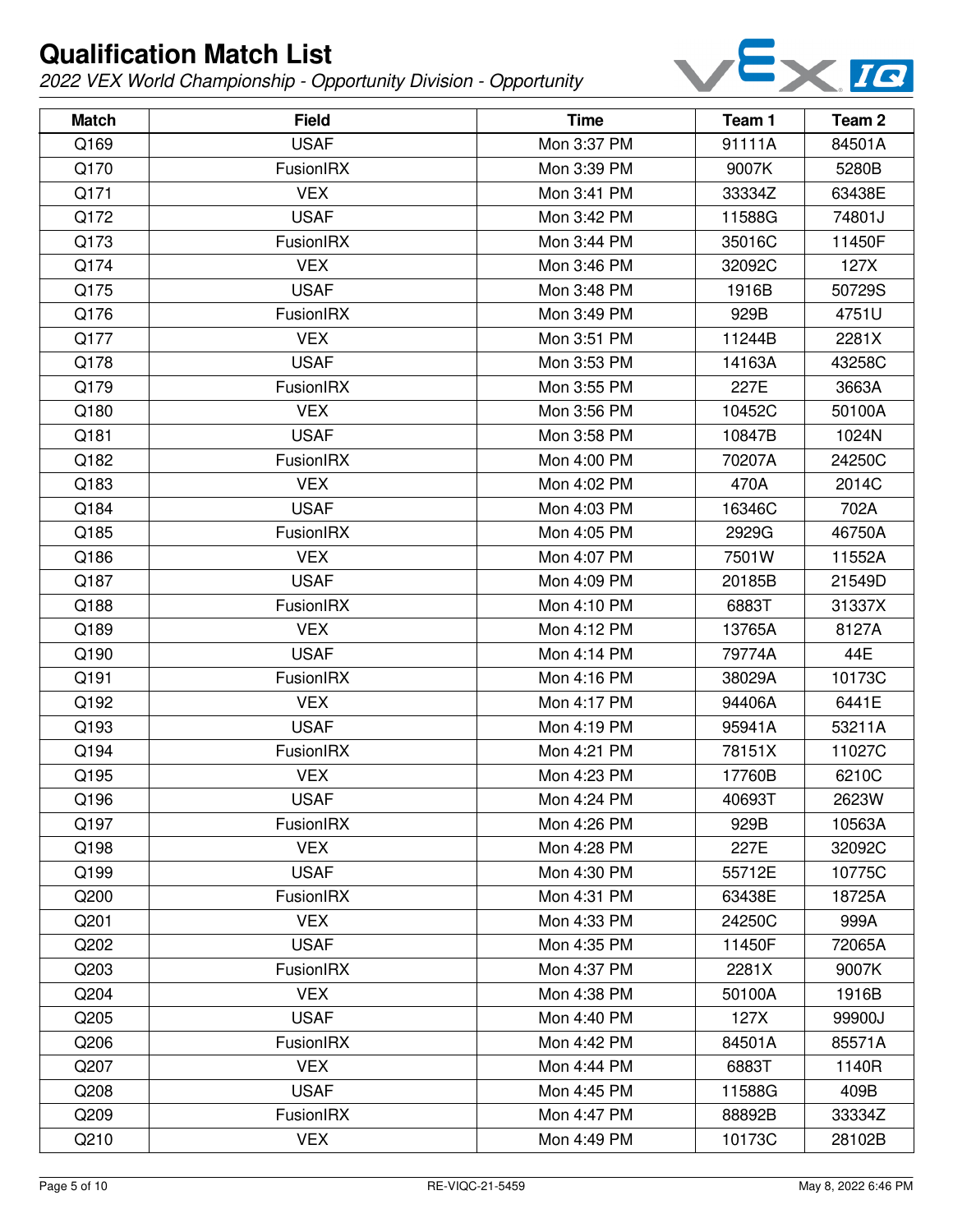

| <b>Match</b> | <b>Field</b>     | <b>Time</b> | Team 1 | Team <sub>2</sub> |
|--------------|------------------|-------------|--------|-------------------|
| Q211         | <b>USAF</b>      | Mon 4:51 PM | 66799V | 79774A            |
| Q212         | FusionIRX        | Mon 4:52 PM | 74801J | 95941A            |
| Q213         | <b>VEX</b>       | Mon 4:54 PM | 30040C | 14163A            |
| Q214         | <b>USAF</b>      | Mon 4:56 PM | 35016C | 10847B            |
| Q215         | FusionIRX        | Mon 4:58 PM | 11244B | 56721A            |
| Q216         | <b>VEX</b>       | Mon 4:59 PM | 88012B | 84F               |
| Q217         | <b>USAF</b>      | Mon 5:01 PM | 20185B | 91111A            |
| Q218         | FusionIRX        | Mon 5:03 PM | 5280B  | 702A              |
| Q219         | <b>VEX</b>       | Mon 5:05 PM | 21549D | 70207A            |
| Q220         | <b>USAF</b>      | Mon 5:06 PM | 46750A | 470A              |
| Q221         | FusionIRX        | Mon 5:08 PM | 2014C  | 21037A            |
| Q222         | <b>VEX</b>       | Mon 5:10 PM | 50729S | 78151X            |
| Q223         | <b>USAF</b>      | Mon 5:12 PM | 6210C  | 81800A            |
| Q224         | FusionIRX        | Mon 5:13 PM | 94406A | 2929G             |
| Q225         | <b>VEX</b>       | Mon 5:15 PM | 11027C | 16346C            |
| Q226         | <b>USAF</b>      | Mon 5:17 PM | 13765A | 7501W             |
| Q227         | FusionIRX        | Mon 5:19 PM | 38029A | 22500A            |
| Q228         | <b>VEX</b>       | Mon 5:20 PM | 31337X | 3663A             |
| Q229         | <b>USAF</b>      | Mon 5:22 PM | 11552A | 45277C            |
| Q230         | FusionIRX        | Mon 5:24 PM | 4751U  | 53211A            |
| Q231         | <b>VEX</b>       | Mon 5:26 PM | 8127A  | 1715C             |
| Q232         | <b>USAF</b>      | Mon 5:27 PM | 43258C | 1024N             |
| Q233         | FusionIRX        | Mon 5:29 PM | 6441E  | 44E               |
| Q234         | <b>VEX</b>       | Mon 5:31 PM | 10452C | 17760B            |
| Q235         | <b>USAF</b>      | Mon 5:33 PM | 72065A | 127X              |
| Q236         | FusionIRX        | Mon 5:34 PM | 11588G | 10563A            |
| Q237         | <b>VEX</b>       | Mon 5:36 PM | 10847B | 11450F            |
| Q238         | <b>USAF</b>      | Mon 5:38 PM | 1916B  | 2623W             |
| Q239         | <b>FusionIRX</b> | Mon 5:40 PM | 9007K  | 95941A            |
| Q240         | <b>VEX</b>       | Mon 5:41 PM | 33334Z | 50100A            |
| Q241         | <b>USAF</b>      | Mon 5:43 PM | 56721A | 929B              |
| Q242         | FusionIRX        | Mon 5:45 PM | 21037A | 35016C            |
| Q243         | <b>VEX</b>       | Mon 5:47 PM | 11244B | 6210C             |
| Q244         | <b>USAF</b>      | Mon 5:48 PM | 70207A | 63438E            |
| Q245         | FusionIRX        | Mon 5:50 PM | 32092C | 2014C             |
| Q246         | <b>VEX</b>       | Mon 5:52 PM | 10775C | 2929G             |
| Q247         | <b>USAF</b>      | Mon 5:54 PM | 3663A  | 5280B             |
| Q248         | <b>FusionIRX</b> | Mon 5:55 PM | 409B   | 21549D            |
| Q249         | <b>VEX</b>       | Mon 5:57 PM | 78151X | 28102B            |
| Q250         | <b>USAF</b>      | Mon 5:59 PM | 99900J | 46750A            |
| Q251         | <b>FusionIRX</b> | Mon 6:01 PM | 85571A | 91111A            |
| Q252         | <b>VEX</b>       | Mon 6:02 PM | 6441E  | 4751U             |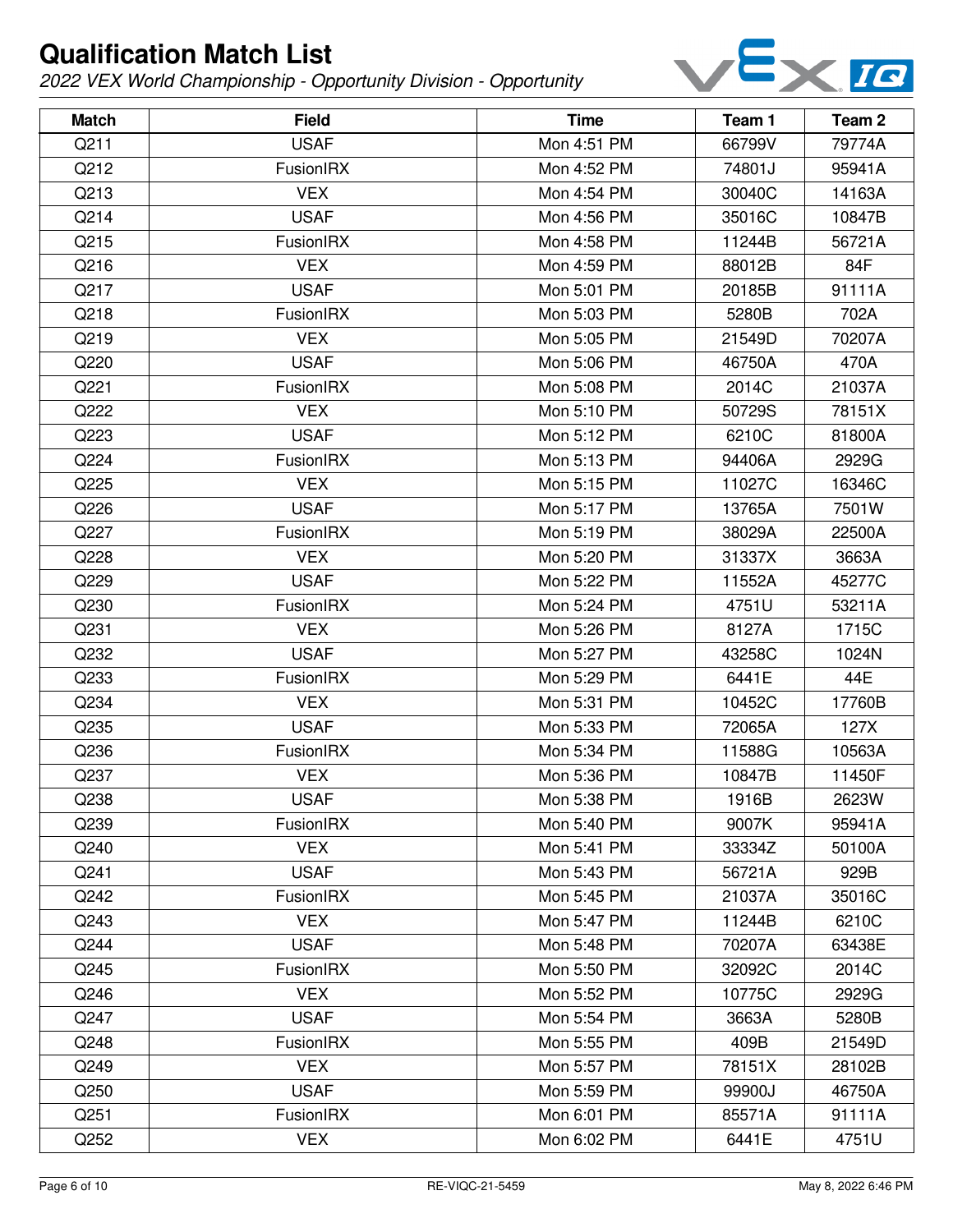

| <b>Match</b> | <b>Field</b>     | <b>Time</b> | Team 1 | Team <sub>2</sub> |
|--------------|------------------|-------------|--------|-------------------|
| Q253         | <b>USAF</b>      | Mon 6:04 PM | 30040C | 43258C            |
| Q254         | FusionIRX        | Mon 6:06 PM | 22500A | 999A              |
| Q255         | <b>VEX</b>       | Mon 6:08 PM | 702A   | 88892B            |
| Q256         | <b>USAF</b>      | Mon 6:09 PM | 88012B | 94406A            |
| Q257         | FusionIRX        | Mon 6:11 PM | 470A   | 6883T             |
| Q258         | <b>VEX</b>       | Mon 6:13 PM | 24250C | 16346C            |
| Q259         | <b>USAF</b>      | Mon 6:15 PM | 8127A  | 227E              |
| Q260         | FusionIRX        | Mon 6:16 PM | 1024N  | 38029A            |
| Q261         | <b>VEX</b>       | Mon 6:18 PM | 45277C | 13765A            |
| Q262         | <b>USAF</b>      | Mon 6:20 PM | 10452C | 2281X             |
| Q263         | FusionIRX        | Mon 6:22 PM | 81800A | 50729S            |
| Q264         | <b>VEX</b>       | Mon 6:23 PM | 40693T | 55712E            |
| Q265         | <b>USAF</b>      | Mon 6:25 PM | 74801J | 10173C            |
| Q266         | FusionIRX        | Mon 6:27 PM | 18725A | 79774A            |
| Q267         | <b>VEX</b>       | Mon 6:29 PM | 14163A | 84F               |
| Q268         | <b>USAF</b>      | Mon 6:30 PM | 11552A | 17760B            |
| Q269         | FusionIRX        | Mon 6:32 PM | 1715C  | 84501A            |
| Q270         | <b>VEX</b>       | Mon 6:34 PM | 44E    | 1140R             |
| Q271         | <b>USAF</b>      | Mon 6:36 PM | 11027C | 20185B            |
| Q272         | FusionIRX        | Mon 6:37 PM | 53211A | 66799V            |
| Q273         | <b>VEX</b>       | Mon 6:39 PM | 31337X | 7501W             |
| Q274         | <b>USAF</b>      | Tue 8:15 AM | 28102B | 11244B            |
| Q275         | FusionIRX        | Tue 8:16 AM | 3663A  | 88012B            |
| Q276         | <b>VEX</b>       | Tue 8:18 AM | 6441E  | 9007K             |
| Q277         | <b>USAF</b>      | Tue 8:20 AM | 72065A | 33334Z            |
| Q278         | FusionIRX        | Tue 8:22 AM | 470A   | 21037A            |
| Q279         | <b>VEX</b>       | Tue 8:24 AM | 70207A | 1024N             |
| Q280         | <b>USAF</b>      | Tue 8:26 AM | 2623W  | 50100A            |
| Q281         | <b>FusionIRX</b> | Tue 8:27 AM | 21549D | 13765A            |
| Q282         | <b>VEX</b>       | Tue 8:29 AM | 99900J | 10452C            |
| Q283         | <b>USAF</b>      | Tue 8:31 AM | 4751U  | 56721A            |
| Q284         | <b>FusionIRX</b> | Tue 8:33 AM | 32092C | 6883T             |
| Q285         | <b>VEX</b>       | Tue 8:35 AM | 24250C | 6210C             |
| Q286         | <b>USAF</b>      | Tue 8:37 AM | 10563A | 45277C            |
| Q287         | <b>FusionIRX</b> | Tue 8:38 AM | 84F    | 78151X            |
| Q288         | <b>VEX</b>       | Tue 8:40 AM | 1715C  | 74801J            |
| Q289         | <b>USAF</b>      | Tue 8:42 AM | 1140R  | 2014C             |
| Q290         | <b>FusionIRX</b> | Tue 8:44 AM | 2281X  | 127X              |
| Q291         | <b>VEX</b>       | Tue 8:46 AM | 43258C | 10847B            |
| Q292         | <b>USAF</b>      | Tue 8:48 AM | 50729S | 31337X            |
| Q293         | FusionIRX        | Tue 8:49 AM | 14163A | 11027C            |
| Q294         | <b>VEX</b>       | Tue 8:51 AM | 46750A | 94406A            |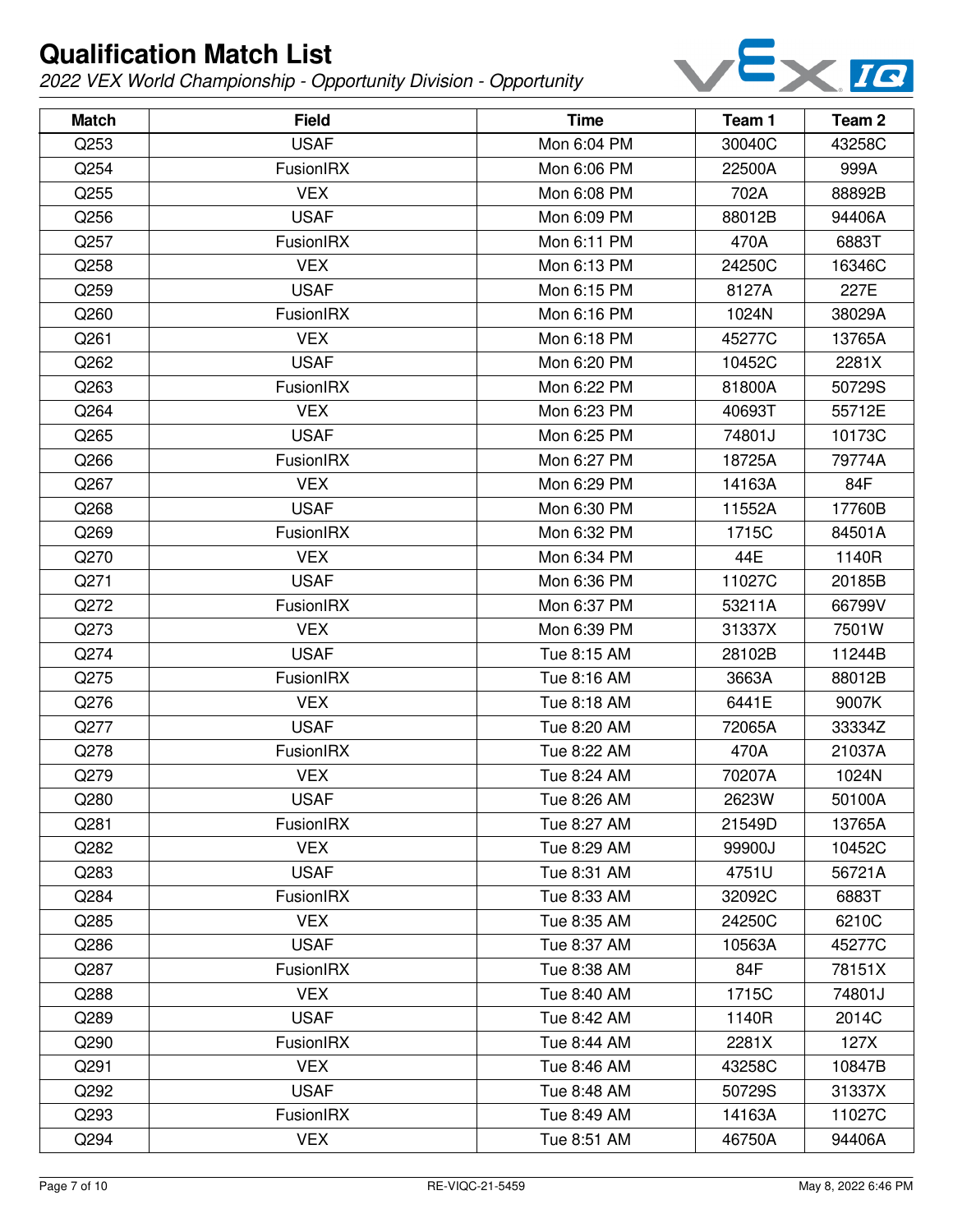

| <b>Match</b> | <b>Field</b>     | <b>Time</b>  | Team 1 | Team <sub>2</sub> |
|--------------|------------------|--------------|--------|-------------------|
| Q295         | <b>USAF</b>      | Tue 8:53 AM  | 55712E | 10173C            |
| Q296         | FusionIRX        | Tue 8:55 AM  | 227E   | 11588G            |
| Q297         | <b>VEX</b>       | Tue 8:57 AM  | 7501W  | 44E               |
| Q298         | <b>USAF</b>      | Tue 8:59 AM  | 88892B | 40693T            |
| Q299         | FusionIRX        | Tue 9:00 AM  | 10775C | 929B              |
| Q300         | <b>VEX</b>       | Tue 9:02 AM  | 999A   | 20185B            |
| Q301         | <b>USAF</b>      | Tue 9:04 AM  | 85571A | 16346C            |
| Q302         | FusionIRX        | Tue 9:06 AM  | 18725A | 81800A            |
| Q303         | <b>VEX</b>       | Tue 9:08 AM  | 95941A | 11450F            |
| Q304         | <b>USAF</b>      | Tue 9:10 AM  | 66799V | 1916B             |
| Q305         | FusionIRX        | Tue 9:11 AM  | 2929G  | 8127A             |
| Q306         | <b>VEX</b>       | Tue 9:13 AM  | 91111A | 35016C            |
| Q307         | <b>USAF</b>      | Tue 9:15 AM  | 84501A | 30040C            |
| Q308         | <b>FusionIRX</b> | Tue 9:17 AM  | 22500A | 702A              |
| Q309         | <b>VEX</b>       | Tue 9:19 AM  | 53211A | 11552A            |
| Q310         | <b>USAF</b>      | Tue 9:21 AM  | 409B   | 38029A            |
| Q311         | FusionIRX        | Tue 9:22 AM  | 5280B  | 63438E            |
| Q312         | <b>VEX</b>       | Tue 9:24 AM  | 79774A | 17760B            |
| Q313         | <b>USAF</b>      | Tue 9:26 AM  | 33334Z | 21549D            |
| Q314         | FusionIRX        | Tue 9:28 AM  | 10452C | 70207A            |
| Q315         | <b>VEX</b>       | Tue 9:30 AM  | 28102B | 1140R             |
| Q316         | <b>USAF</b>      | Tue 9:32 AM  | 1024N  | 88012B            |
| Q317         | FusionIRX        | Tue 9:33 AM  | 11244B | 99900J            |
| Q318         | <b>VEX</b>       | Tue 9:35 AM  | 4751U  | 40693T            |
| Q319         | <b>USAF</b>      | Tue 9:37 AM  | 2623W  | 55712E            |
| Q320         | FusionIRX        | Tue 9:39 AM  | 50100A | 6883T             |
| Q321         | <b>VEX</b>       | Tue 9:41 AM  | 2014C  | 45277C            |
| Q322         | <b>USAF</b>      | Tue 9:43 AM  | 10173C | 10775C            |
| Q323         | <b>FusionIRX</b> | Tue 9:44 AM  | 11450F | 66799V            |
| Q324         | <b>VEX</b>       | Tue 9:46 AM  | 16346C | 13765A            |
| Q325         | <b>USAF</b>      | Tue 9:48 AM  | 14163A | 32092C            |
| Q326         | FusionIRX        | Tue 9:50 AM  | 95941A | 6441E             |
| Q327         | <b>VEX</b>       | Tue 9:52 AM  | 35016C | 8127A             |
| Q328         | <b>USAF</b>      | Tue 9:54 AM  | 127X   | 3663A             |
| Q329         | FusionIRX        | Tue 9:55 AM  | 409B   | 24250C            |
| Q330         | <b>VEX</b>       | Tue 9:57 AM  | 702A   | 929B              |
| Q331         | <b>USAF</b>      | Tue 9:59 AM  | 79774A | 30040C            |
| Q332         | FusionIRX        | Tue 10:01 AM | 22500A | 470A              |
| Q333         | <b>VEX</b>       | Tue 10:03 AM | 53211A | 20185B            |
| Q334         | <b>USAF</b>      | Tue 10:05 AM | 999A   | 50729S            |
| Q335         | FusionIRX        | Tue 10:06 AM | 84501A | 18725A            |
| Q336         | <b>VEX</b>       | Tue 10:08 AM | 56721A | 10847B            |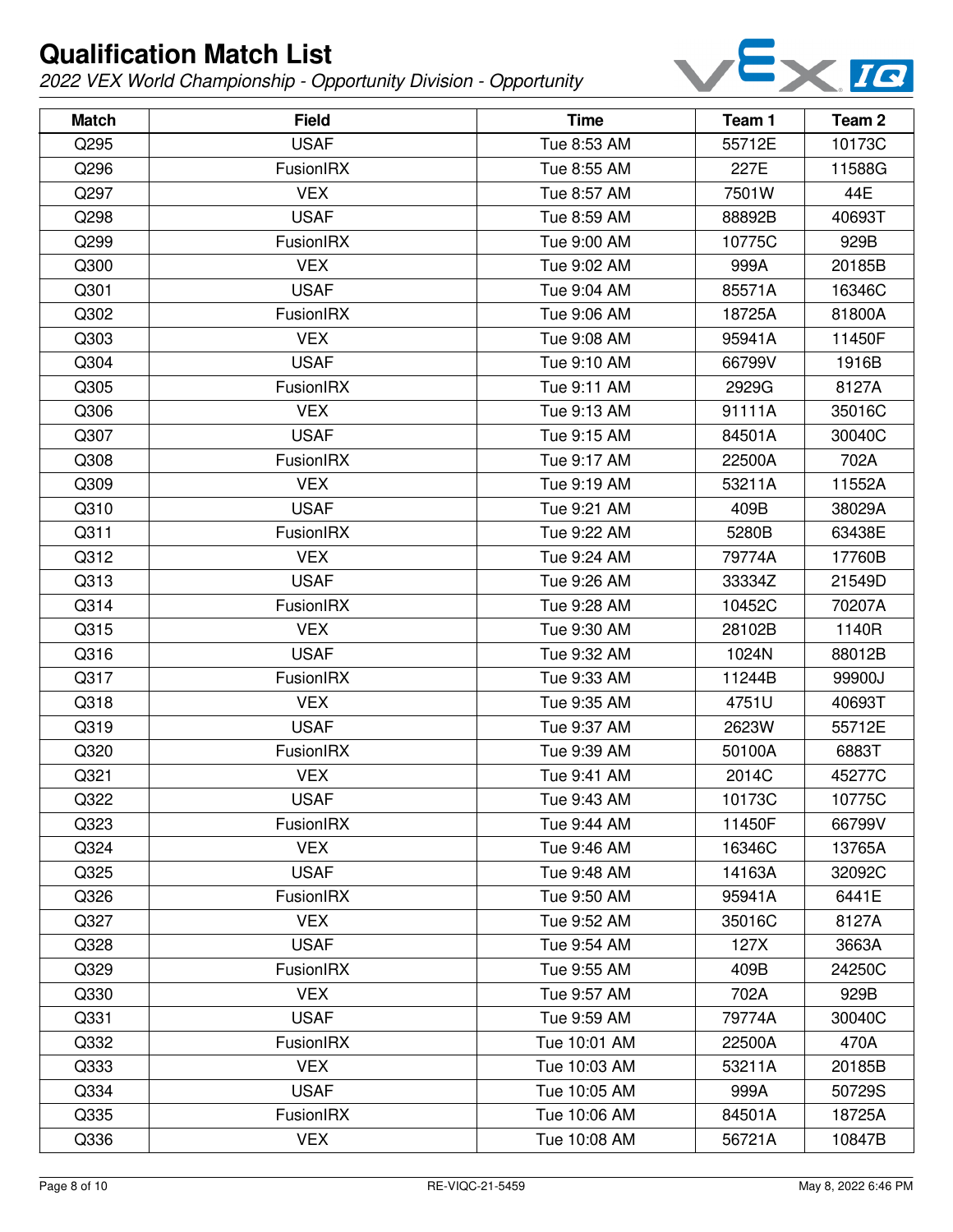

| <b>Match</b> | <b>Field</b>     | <b>Time</b>  | Team 1 | Team 2 |
|--------------|------------------|--------------|--------|--------|
| Q337         | <b>USAF</b>      | Tue 10:10 AM | 91111A | 94406A |
| Q338         | FusionIRX        | Tue 10:12 AM | 1916B  | 81800A |
| Q339         | <b>VEX</b>       | Tue 10:14 AM | 84F    | 88892B |
| Q340         | <b>USAF</b>      | Tue 10:16 AM | 44E    | 11552A |
| Q341         | FusionIRX        | Tue 10:17 AM | 1715C  | 43258C |
| Q342         | <b>VEX</b>       | Tue 10:19 AM | 6210C  | 72065A |
| Q343         | <b>USAF</b>      | Tue 10:21 AM | 74801J | 227E   |
| Q344         | FusionIRX        | Tue 10:23 AM | 46750A | 9007K  |
| Q345         | <b>VEX</b>       | Tue 10:25 AM | 38029A | 10563A |
| Q346         | <b>USAF</b>      | Tue 10:27 AM | 21037A | 85571A |
| Q347         | FusionIRX        | Tue 10:28 AM | 5280B  | 11027C |
| Q348         | <b>VEX</b>       | Tue 10:30 AM | 17760B | 2929G  |
| Q349         | <b>USAF</b>      | Tue 10:32 AM | 31337X | 2281X  |
| Q350         | FusionIRX        | Tue 10:34 AM | 63438E | 11588G |
| Q351         | <b>VEX</b>       | Tue 10:36 AM | 78151X | 7501W  |
| Q352         | <b>USAF</b>      | Tue 10:38 AM | 95941A | 14163A |
| Q353         | FusionIRX        | Tue 10:39 AM | 10173C | 50100A |
| Q354         | <b>VEX</b>       | Tue 10:41 AM | 50729S | 33334Z |
| Q355         | <b>USAF</b>      | Tue 10:43 AM | 6441E  | 79774A |
| Q356         | FusionIRX        | Tue 10:45 AM | 127X   | 22500A |
| Q357         | <b>VEX</b>       | Tue 10:47 AM | 1916B  | 99900J |
| Q358         | <b>USAF</b>      | Tue 10:49 AM | 16346C | 30040C |
| Q359         | FusionIRX        | Tue 10:50 AM | 11552A | 55712E |
| Q360         | <b>VEX</b>       | Tue 10:52 AM | 3663A  | 10775C |
| Q361         | <b>USAF</b>      | Tue 10:54 AM | 94406A | 6210C  |
| Q362         | FusionIRX        | Tue 10:56 AM | 1024N  | 11244B |
| Q363         | <b>VEX</b>       | Tue 10:58 AM | 227E   | 10847B |
| Q364         | <b>USAF</b>      | Tue 11:00 AM | 470A   | 72065A |
| Q365         | <b>FusionIRX</b> | Tue 11:01 AM | 85571A | 56721A |
| Q366         | <b>VEX</b>       | Tue 11:03 AM | 5280B  | 21037A |
| Q367         | <b>USAF</b>      | Tue 11:05 AM | 28102B | 2623W  |
| Q368         | FusionIRX        | Tue 11:07 AM | 84501A | 4751U  |
| Q369         | <b>VEX</b>       | Tue 11:09 AM | 88012B | 32092C |
| Q370         | <b>USAF</b>      | Tue 11:11 AM | 929B   | 91111A |
| Q371         | FusionIRX        | Tue 11:12 AM | 45277C | 46750A |
| Q372         | <b>VEX</b>       | Tue 11:14 AM | 11450F | 31337X |
| Q373         | <b>USAF</b>      | Tue 11:16 AM | 38029A | 11588G |
| Q374         | FusionIRX        | Tue 11:18 AM | 40693T | 44E    |
| Q375         | <b>VEX</b>       | Tue 11:20 AM | 10452C | 84F    |
| Q376         | <b>USAF</b>      | Tue 11:22 AM | 74801J | 11027C |
| Q377         | FusionIRX        | Tue 11:23 AM | 21549D | 9007K  |
| Q378         | <b>VEX</b>       | Tue 11:25 AM | 2014C  | 409B   |